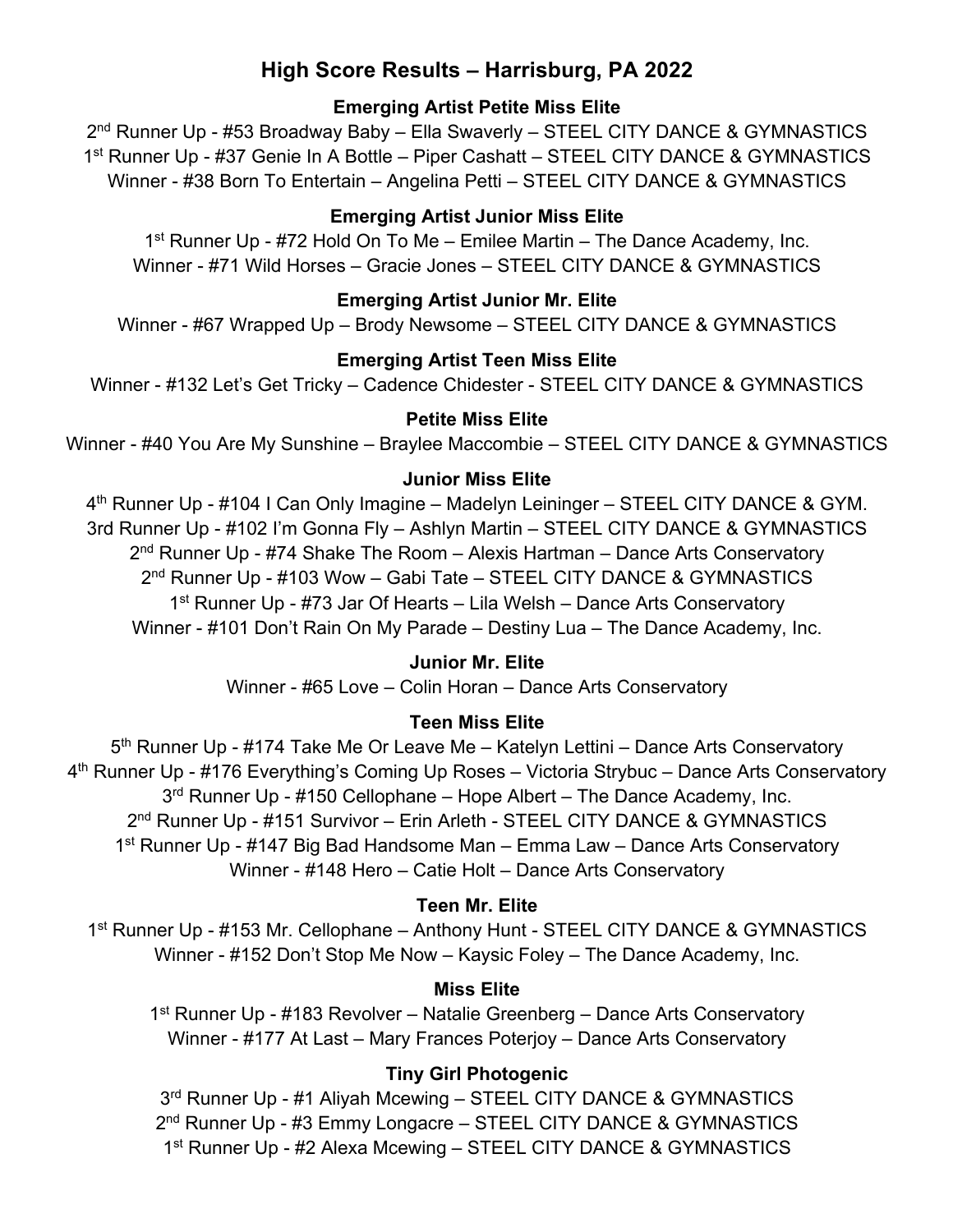Winner - #2.1 Macey Adams – STEEL CITY DANCE & GYMNASTICS

# **Mini Girl Photogenic**

5<sup>th</sup> Runner Up - #6 Lizzie Bell – STEEL CITY DANCE & GYMNASTICS 4th Runner Up - #7 Aimee Sanker – STEEL CITY DANCE & GYMNASTICS 3rd Runner Up - #4 Cora Montgomery - STEEL CITY DANCE & GYMNASTICS 2<sup>nd</sup> Runner Up - #7.1 Sophia Kerns - STEEL CITY DANCE & GYMNASTICS 1<sup>st</sup> Runner Up - #5 Braylee Maccombie - STEEL CITY DANCE & GYMNASTICS Winner - #8 Bridget Krol - STEEL CITY DANCE & GYMNASTICS

# **Young Girl Photogenic**

2<sup>nd</sup> Runner Up - #8.1 Haley Adams - STEEL CITY DANCE & GYMNASTICS 1<sup>st</sup> Runner Up - #9 Ashlyn Martin - STEEL CITY DANCE & GYMNASTICS Winner - #9.1 Gabi Tate - STEEL CITY DANCE & GYMNASTICS

### **Teen Girl Photogenic**

1<sup>st</sup> Runner Up - #10 Cadence Chidester - STEEL CITY DANCE & GYMNASTICS Winner - #13 Linsey Compton - STEEL CITY DANCE & GYMNASTICS

### **Teen Boy Photogenic**

Winner - #12 Anthony Hunt - STEEL CITY DANCE & GYMNASTICS

#### **Tiny Recreational Solo**

3rd Place - #50 Hound Dog - Halo Horne - STEEL CITY DANCE & GYMNASTICS 2<sup>nd</sup> Place - #52 I See The Light – Gianna Petti - STEEL CITY DANCE & GYMNASTICS 1<sup>st</sup> Place - #51 A Million Dreams – Leighton Fehr - STEEL CITY DANCE & GYMNASTICS

### **Tiny Intermediate Solo**

1<sup>st</sup> Place - #53 Broadway Baby - Ella Swaverly - STEEL CITY DANCE & GYMNASTICS

#### **Mini Recreational Solo**

7<sup>th</sup> Place - #22 Love – Aimee Sanker - STEEL CITY DANCE & GYMNASTICS 6th Place - #26 Rainbow Connection – Parker Miccuci - STEEL CITY DANCE & GYMNASTICS 5<sup>th</sup> Place - #35 Rockstar – Hunter Ream - STEEL CITY DANCE & GYMNASTICS 4th Place - #19 Soldier – Ella Mae Trowbridge - STEEL CITY DANCE & GYMNASTICS 3<sup>rd</sup> Place - #21 What's My Name – Sophia Kerns - STEEL CITY DANCE & GYMNASTICS 2<sup>nd</sup> Place - #25 Stupid Cupid – Iralynn Rogers - STEEL CITY DANCE & GYMNASTICS 1<sup>st</sup> Place - #20 What If I Shine – Teagan Healy - STEEL CITY DANCE & GYMNASTICS

#### **Mini Intermediate Solo**

4th Place - #36 Born To Entertain – Alexis Zinser – The Dance Academy, Inc. 3rd Place - #39 Landslide – Harley Kromer - STEEL CITY DANCE & GYMNASTICS 2nd Place - #37 Genie In A Bottle – Piper Cashatt - STEEL CITY DANCE & GYMNASTICS 1<sup>st</sup> Place - #38 Born To Entertain – Angelina Petti - STEEL CITY DANCE & GYMNASTICS

#### **Mini Competitive Solo**

1<sup>st</sup> Place - #40 You Are My Sunshine – Braylee Maccombie - STEEL CITY DANCE & GYMNASTICS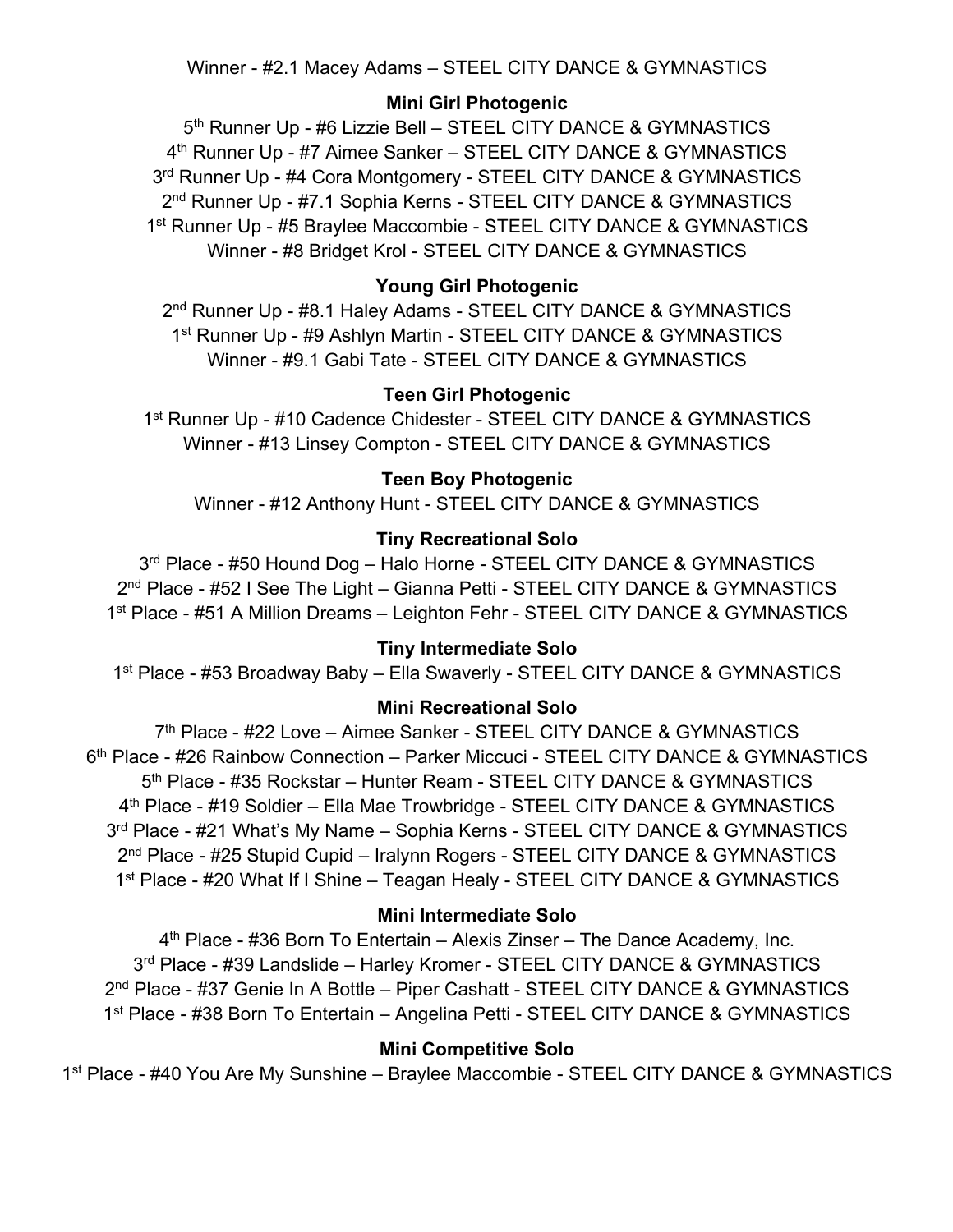### **Young Recreational Solo**

4<sup>th</sup> Place - #82 This Is Me – Haley Adams - STEEL CITY DANCE & GYMNASTICS 3<sup>rd</sup> Place - #84 Pure Imagination – Rylee Barrett - STEEL CITY DANCE & GYMNASTICS 2<sup>nd</sup> Place - #83 If They Could See Me Now – Maddi Barrett - STEEL CITY DANCE & GYMNASTICS 1st Place - #68 Lovely – Camryn Jones - STEEL CITY DANCE & GYMNASTICS

### **Young Intermediate Solo**

8th Place - #66 I Love Paris – Lilah Placko – Clarissa's School of Performing Arts  $7<sup>th</sup>$  Place - #70 I See You – Olivia Gebhart – The Dance Academy, Inc. 6th Place - #64 No Excuses – Brynlee Caffarelli – Clarissa's School of Performing Arts 5<sup>th</sup> Place - #67 Wrapped Up – Brody Newsome - STEEL CITY DANCE & GYMNASTICS 5<sup>th</sup> Place - #72 Hold On To Me – Emilee Martin – The Dance Academy, Inc. 4<sup>th</sup> Place - #81 I Want To Be A Rockette – Carsyn March - STEEL CITY DANCE & GYMNASTICS 3rd Place - #71 Wild Horses - Gracie Jones - STEEL CITY DANCE & GYMNASTICS 2<sup>nd</sup> Place - #75 Boogie Woogie Bugle Boy – Alissa Hulll – Clarissa's School of Performing Arts 1<sup>st</sup> Place - #69 Stand In The Light – Addie Bloyer – Clarissa's School of Performing Arts

### **Young Competitive Solo**

6<sup>th</sup> Place - #104 I Can Only Imagine – Madelyn Leininger - STEEL CITY DANCE & GYMNASTICS 5<sup>th</sup> Place - #102 I'm Gonna Fly - Ashlyn Martin - STEEL CITY DANCE & GYMNASTICS 4th Place - #74 Shake The Room – Alexis Hartman – Dance Arts Conservatory 4th Place - #103 Wow - Gabi Tate - STEEL CITY DANCE & GYMNASTICS 3<sup>rd</sup> Place - #73 Jar Of Hearts – Lila Welsh – Dance Arts Conservatory 2<sup>nd</sup> Place - #65 Love – Colin Horan – Dance Arts Conservatory 1<sup>st</sup> Place - #101 Don't Rain On My Parade – Destiny Lua – The Dance Academy, Inc.

### **Teen Recreational Solo**

3rd Place - #120.1 You Are Enough – Molly Gray - STEEL CITY DANCE & GYMNASTICS 2<sup>nd</sup> Place - #119 The Dark Side – Lindsey Compton - STEEL CITY DANCE & GYMNASTICS 1st Place - #120 Unsteady – Kendall Smith - STEEL CITY DANCE & GYMNASTICS

### **Teen Intermediate Solo**

10<sup>th</sup> Place - #159 Centuries – Hailey Clark – Clarissa's School of Performing Arts 9th Place - #165 Arcade – Bryson Higginbothmn – Clarissa's School of Performing Arts 8th Place - #168 Black Widow – Gabi Woiccak – Clarissa's School of Performing Arts 7th Place - #162 Leaving Your Love Behind – Sierra Wilcox – Clarissa's School of Performing Arts  $6<sup>th</sup>$  Place - #161 Rise Up – Briella Boyer – Clarissa's School of Performing Arts 5<sup>th</sup> Place - #163 Yours – Elicia Carrington – Clarissa's School of Performing Arts 4th Place - #169 Happily Ever After – Catalina Reiber – Clarissa's School of Performing Arts 3<sup>rd</sup> Place - #164 Before You Go – Calleigh Hull – Clarissa's School of Performing Arts 2nd Place - #160 Carry You – Caroline Grubb – Clarissa's School of Performing Arts 1<sup>st</sup> Place - #132 Let's Get Tricky – Cadence Chidester - STEEL CITY DANCE & GYMNASTICS

### **Teen Competitive Solo**

 $10<sup>th</sup>$  Place - #148 Hero – Catie Hold – Dance Arts Conservatory 9th Place - #173 I Dreamed A Dream – Samantha Martin – Dance Arts Conservatory 8<sup>th</sup> Place - #153 Mr. Cellophane – Anthony Hunt - STEEL CITY DANCE & GYMNASTICS 7<sup>th</sup> Place - #171 Arsonist's Lullaby – Gianna Giordano – Dance Arts Conservatory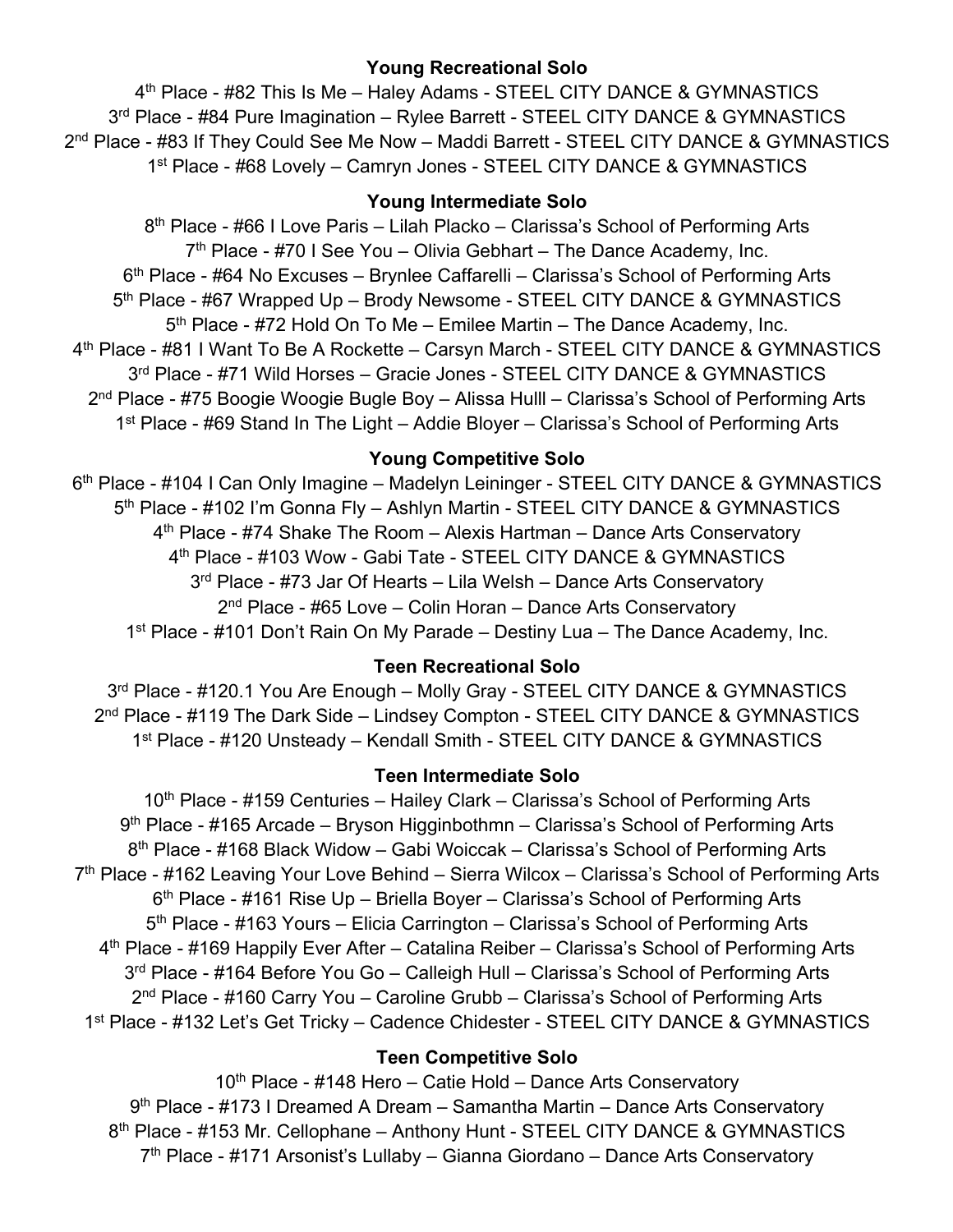6th Place - #146 You Don't Own Me – Geneveive Graner – Dance Arts Conservatory 5<sup>th</sup> Place - #170 Smile – Emma Aguayo – Dance Arts Conservatory 4<sup>th</sup> Place - #152 Don't Stop Me Now – Kaysic Foley – The Dance Academy, Inc.  $3<sup>rd</sup>$  Place - #107.1 Rolling In The Deep – Lillianna Hawkins – The Dance Academy, Inc. 2<sup>nd</sup> Place - #145 That's Life – Erin Payne – Dance Arts Conservatory 1st Place - #130 Praying – Jordyn Farley – The Dance Academy, Inc.

### **Senior Intermediate Solo**

2nd Place - #166 Human – Claire Kaetzel – Clarissa's School of Performing Arts 1<sup>st</sup> Place - #139 Nate Growing Up – Isabella Huer – Clarissa's School of Performing Arts

### **Senior Competitive Solo**

8th Place - #183 Revolver – Natalie Greenberg – Dance Arts Conservatory  $7<sup>th</sup>$  Place - #184 Lost – Cailin McDonald – The Dance Academy, Inc.  $6<sup>th</sup>$  Place - #182 Rhythm Of The Night – Katie Lavallee – The Dance Academy, Inc. 5<sup>th</sup> Place - #185 Getting Older – Hayley Marsh – The Dance Academy, Inc. 4th Place - #179 My Stress – Kayla Spink – Dance Arts Conservatory 3<sup>rd</sup> Place - #181 Seven Nation Army – Madison Haslam – Dance Arts Conservatory 2<sup>nd</sup> Place - #177 At Last – Mary Frances Poterjoy – Dance Arts Conservatory 1<sup>st</sup> Place - #178 Angel Of Small Death – Tegan Derosier – Dance Arts Conservatory

# **Tiny Recreational Duo/Trio**

2<sup>nd</sup> Place - #90 Ice Cream Freeze - STEEL CITY DANCE & GYMNASTICS 1<sup>st</sup> Place - #87 Splish Splash - STEEL CITY DANCE & GYMNASTICS

# **Tiny Intermediate Duo/Trio**

1<sup>st</sup> Place - #88 Material Girl - STEEL CITY DANCE & GYMNASTICS

# **Mini Recreational Duo/Trio**

3rd Place - #91 What's Cooking - STEEL CITY DANCE & GYMNASTICS 2<sup>nd</sup> Place - #95 Walking On Sunshine - STEEL CITY DANCE & GYMNASTICS 1st Place - #92 Bedrock - STEEL CITY DANCE & GYMNASTICS

# **Mini Competitive Duo/Trio**

1<sup>st</sup> Place - #18 Walking On Air - STEEL CITY DANCE & GYMNASTICS

# **Young Intermediate Duo/Trio**

8<sup>th</sup> Place - #60 Harry Potter - STEEL CITY DANCE & GYMNASTICS  $7<sup>th</sup>$  Place - #62 Shake Your Groove Thing – The Dance Academy, Inc.  $6<sup>th</sup>$  Place - #15 Shout – Clarissa's School of Performing Arts 5th Place - #61 Charlie's Angels – Clarissa's School of Performing Arts  $4<sup>th</sup>$  Place - #58 9 To 5 – Clarissa's School of Performing Arts 3<sup>rd</sup> Place - #16 You're The One That I Want – Clarissa's School of Performing Arts 2<sup>nd</sup> Place - #59 Arabian Night - STEEL CITY DANCE & GYMNASTICS 1<sup>st</sup> Place - #55 Hope Ur Ok – Dance Arts Conservatory

# **Young Competitive Duo/Trio**

 $6<sup>th</sup>$  Place - #97 Run To You – The Dance Academy, Inc. 5<sup>th</sup> Place - #98 Cats - STEEL CITY DANCE & GYMNASTICS 4th Place - #94 When I Look At You - STEEL CITY DANCE & GYMNASTICS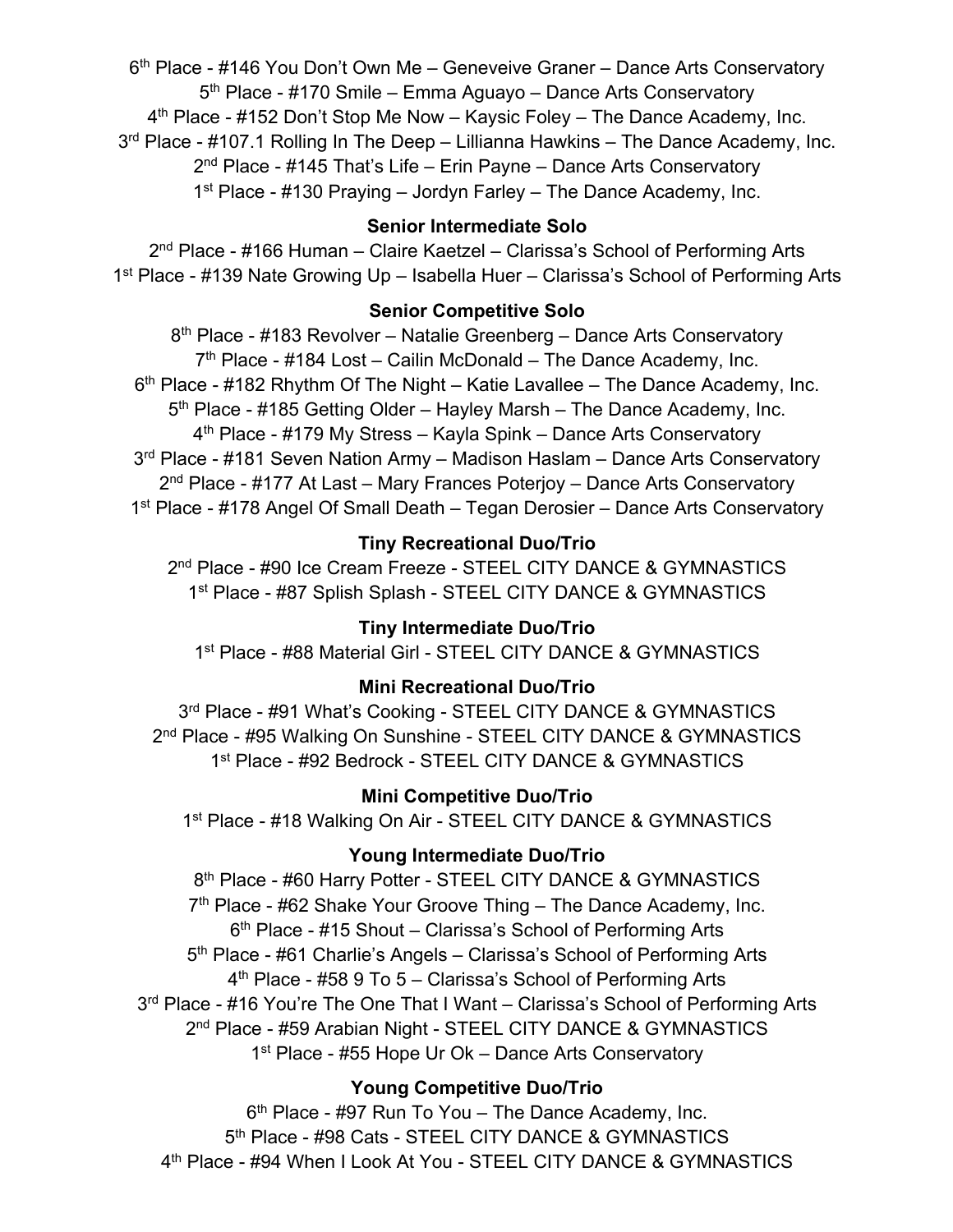3rd Place - #99 The Way You Make Me Feel - STEEL CITY DANCE & GYMNASTICS 2<sup>nd</sup> Place - #93 Evil Like Me - STEEL CITY DANCE & GYMNASTICS 1<sup>st</sup> Place - #96 Never Enough – The Dance Academy, Inc.

### **Teen Recreational Duo/Trio**

2<sup>nd</sup> Place - #140 Avo - STEEL CITY DANCE & GYMNASTICS 1<sup>st</sup> Place - #186 Step Sisters - STEEL CITY DANCE & GYMNASTICS

# **Teen Intermediate Duo/Trio**

3<sup>rd</sup> Place - #122 Blow - Clarissa's School of Performing Arts 2<sup>nd</sup> Place - #133 You're Somebody Else – Clarissa's School of Performing Arts 1<sup>st</sup> Place - #134 Young And Beautiful – Clarissa's School of Performing Arts

### **Teen Competitive Duo/Trio**

6<sup>th</sup> Place - #121 Defying Gravity – Dance Arts Conservatory 5th Place - #123 For Good – Dance Arts Conservatory 4<sup>th</sup> Place - #124 Faith – Dance Arts Conservatory 3<sup>rd</sup> Place - #137 You Will Be Found – Dance Arts Conservatory  $2<sup>nd</sup>$  Place - #136 Hey Pachuco – The Dance Academy, Inc. 1<sup>st</sup> Place - #135 Sway – The Dance Academy, Inc.

### **Senior Intermediate Duo/Trio**

1<sup>st</sup> Place - #125 Hair Nails Hip Heels – Clarissa's School of Performing Arts

**Senior Competitive Duo/Trio** 1<sup>st</sup> Place - #138 How It Ends – Dance Arts Conservatory

### **Tiny Intermediate Small Group**

1<sup>st</sup> Place - #105 Cinderelly - STEEL CITY DANCE & GYMNASTICS

### **Mini Recreational Small Group**

4th Place - #112 Surfin Usa – Dance Arts Conservatory 3rd Place - #111 Boys Will Be Boys - STEEL CITY DANCE & GYMNASTICS 2<sup>nd</sup> Place - #113 Falling For You - STEEL CITY DANCE & GYMNASTICS 1<sup>st</sup> Place - #77 Crusin The Sea - STEEL CITY DANCE & GYMNASTICS

### **Mini Intermediate Small Group**

5<sup>th</sup> Place - #109 Holding Out For A Hero – The Dance Academy, Inc. 4<sup>th</sup> Place - #108 Colors Of The Wind - STEEL CITY DANCE & GYMNASTICS 3<sup>rd</sup> Place - #106 I'll Be There For You – Dance Arts Conservatory 2<sup>nd</sup> Place - #110 Ain't Nothing Wrong With That – Dance Arts Conservatory 1<sup>st</sup> Place - #78 Rescue Me – Dance Arts Conservatory

### **Young Recreational Small Group**

1<sup>st</sup> Place - #32 Everybody - STEEL CITY DANCE & GYMNASTICS

### **Young Intermediate Small Group**

7<sup>th</sup> Place - #41 Welcome To The 60's - Clarissa's School of Performing Arts  $6<sup>th</sup>$  Place - #48 Sleepover – The Dance Academy, Inc. 5<sup>th</sup> Place - #89 Hey Big Spender - STEEL CITY DANCE & GYMNASTICS 4th Place - #47 Trashin' The Camp – Dance Arts Conservatory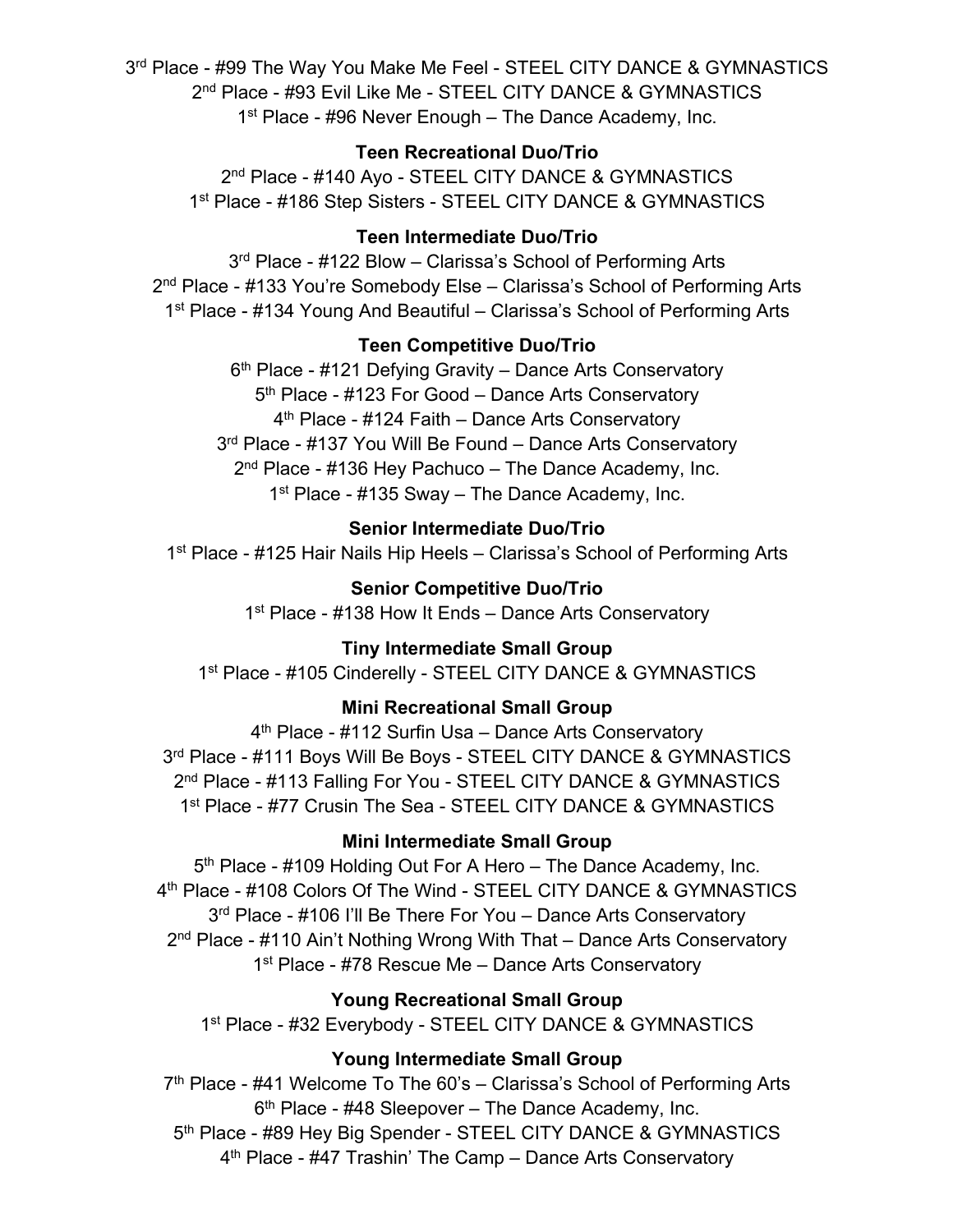4th Place - #43 Let's Hear It For The Boys – Clarissa's School of Performing Arts 3<sup>rd</sup> Place - #42 No Excuses – Dance Arts Conservatory 2<sup>nd</sup> Place - #31 Resolution – Dance Arts Conservatory 1<sup>st</sup> Place - #31.1 Humble and Kind – The Dance Academy, Inc.

### **Young Competitive Small Group**

4<sup>th</sup> Place - #85 Pop Drop And Roll - STEEL CITY DANCE & GYMNASTICS 3<sup>rd</sup> Place - #86 Rescue – The Dance Academy, Inc. 2<sup>nd</sup> Place - #33 Muddy Waters – Dance Arts Conservatory 1<sup>st</sup> Place - #46 Elton – Dance Arts Conservatory

# **Teen Recreational Small Group**

1<sup>st</sup> Place - #127 Forget About The Boy - STEEL CITY DANCE & GYMNASTICS

### **Teen Intermediate Small Group**

1<sup>st</sup> Place - #129 Sing Sing Sing – Clarissa's School of Performing Arts

# **Teen Competitive Small Group**

5<sup>th</sup> Place - #190 Bang Bang - STEEL CITY DANCE & GYMNASTICS 4<sup>th</sup> Place - #193 Mack The Knife – Dance Arts Conservatory 3<sup>rd</sup> Place - #188 GRIT – Dance Arts Conservatory  $2<sup>nd</sup>$  Place - #189 Stand By Me – The Dance Academy, Inc. 1<sup>st</sup> Place - #187 Vienna – Dance Arts Conservatory

### **Tiny Recreational Large Group**

1<sup>st</sup> Place - #30 Happy Days In The 50'S - STEEL CITY DANCE & GYMNASTICS

# **Mini Recreational Large Group**

3rd Place - #45 Ease On Down The Road - STEEL CITY DANCE & GYMNASTICS 2<sup>nd</sup> Place - #57 Paquita – Dance Arts Conservatory 1<sup>st</sup> Place - #100 School's Out - STEEL CITY DANCE & GYMNASTICS

# **Young Recreational Large Group**

1<sup>st</sup> Place - #28 Le Jazz Hot - STEEL CITY DANCE & GYMNASTICS

# **Young Intermediate Large Group**

4th Place - #29 Let's Get Loud – Clarissa's School of Performing Arts 3<sup>rd</sup> Place - #23 Jungle Book – Clarissa's School of Performing Arts 2<sup>nd</sup> Place - #24 Amazing Grace - STEEL CITY DANCE & GYMNASTICS 1st Place - #76 Pulse - STEEL CITY DANCE & GYMNASTICS

# **Young Competitive Large Group**

3rd Place - #80 Defying Gravity - STEEL CITY DANCE & GYMNASTICS 2<sup>nd</sup> Place - #27 SWING – Dance Arts Conservatory 1<sup>st</sup> Place - #79 WORTHY – Dance Arts Conservatory

### **Teen Intermediate Large Group**

2<sup>nd</sup> Place - #156 Freeze Frame – Clarissa's School of Performing Arts 1<sup>st</sup> Place - #192 Plain Jane – Clarissa's School of Performing Arts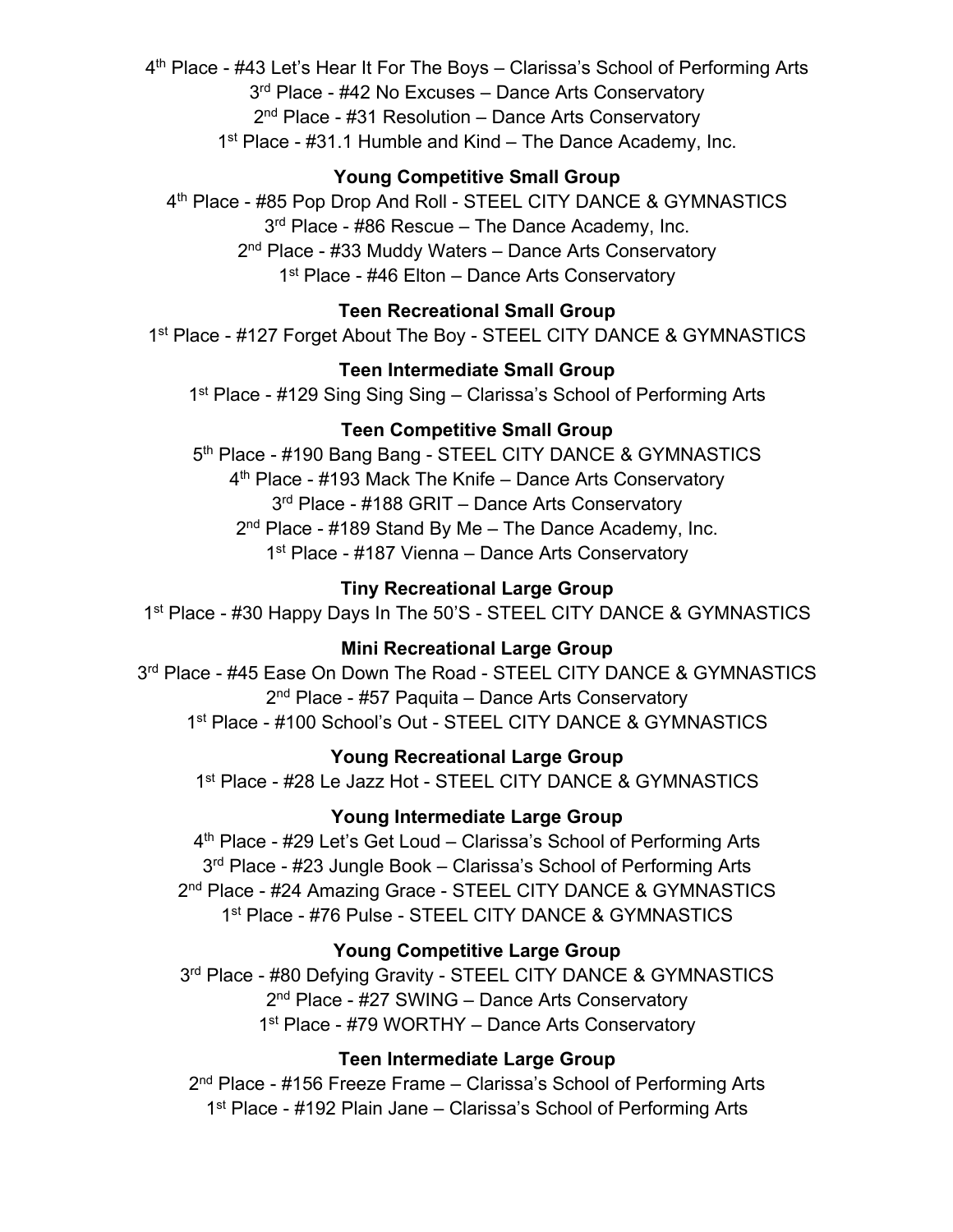### **Teen Competitive Large Group**

9<sup>th</sup> Place - #157 Dance At The Gym - The Dance Academy, Inc.  $8<sup>th</sup>$  Place - #128 Entangled – The Dance Academy, Inc.  $7<sup>th</sup>$  Place - #141 Black And Gold – Dance Arts Conservatory  $6<sup>th</sup>$  Place - #116 Bohemian Rhapsody – The Dance Academy, Inc. 5<sup>th</sup> Place - #126 Pray – Dance Arts Conservatory  $4<sup>th</sup>$  Place - #154.1 Sky Full Of Song – The Dance Academy, Inc. 3<sup>rd</sup> Place - #158 The Business – Dance Arts Conservatory 2<sup>nd</sup> Place - #191 What's Up – Dance Arts Conservatory 1st Place - #117 I Don't Like Mondays – Dance Arts Conservatory

# **Senior Intermediate Large Group**

1<sup>st</sup> Place - #118 Saints – Clarissa's School of Performing Arts

#### **Tiny Recreational Line**

1st Place - #14 Summer Time Fun - STEEL CITY DANCE & GYMNASTICS

**Young Recreational Line** 1<sup>st</sup> Place - #56 Warrior - STEEL CITY DANCE & GYMNASTICS

**Young Intermediate Line** 1<sup>st</sup> Place - #17 Clubbin - STEEL CITY DANCE & GYMNASTICS

**Young Competitive Line**  $1<sup>st</sup>$  Place - #54 Whitney – The Dance Academy, Inc.

**Teen Intermediate Line** 1<sup>st</sup> Place - #115 Attention – Clarissa's School of Performing Arts

**Teen Competitive Line** 1<sup>st</sup> Place - #155 Jumanji – Dance Arts Conservatory

# **Mini Recreational Production**

1<sup>st</sup> Place - #63 The Little Mermaid - STEEL CITY DANCE & GYMNASTICS

**Young Competitive Production** 1<sup>st</sup> Place - #114 Newsies – Dance Arts Conservatory

> **Judges Choice Awards Outstanding Entertainment**

#43 Let's Hear It For The Boy – Clarissa's School of Performing Arts #186 Step Sisters - STEEL CITY DANCE & GYMNASTICS

### **Showmanship**

#25 Stupid Cupid - STEEL CITY DANCE & GYMNASTICS #156 Freeze Frame – Clarissa's School of Performing Arts

### **Technical Excellence**

#27 Swing – Dance Arts Conservatory #185 Getting Older – The Dance Academy, Inc.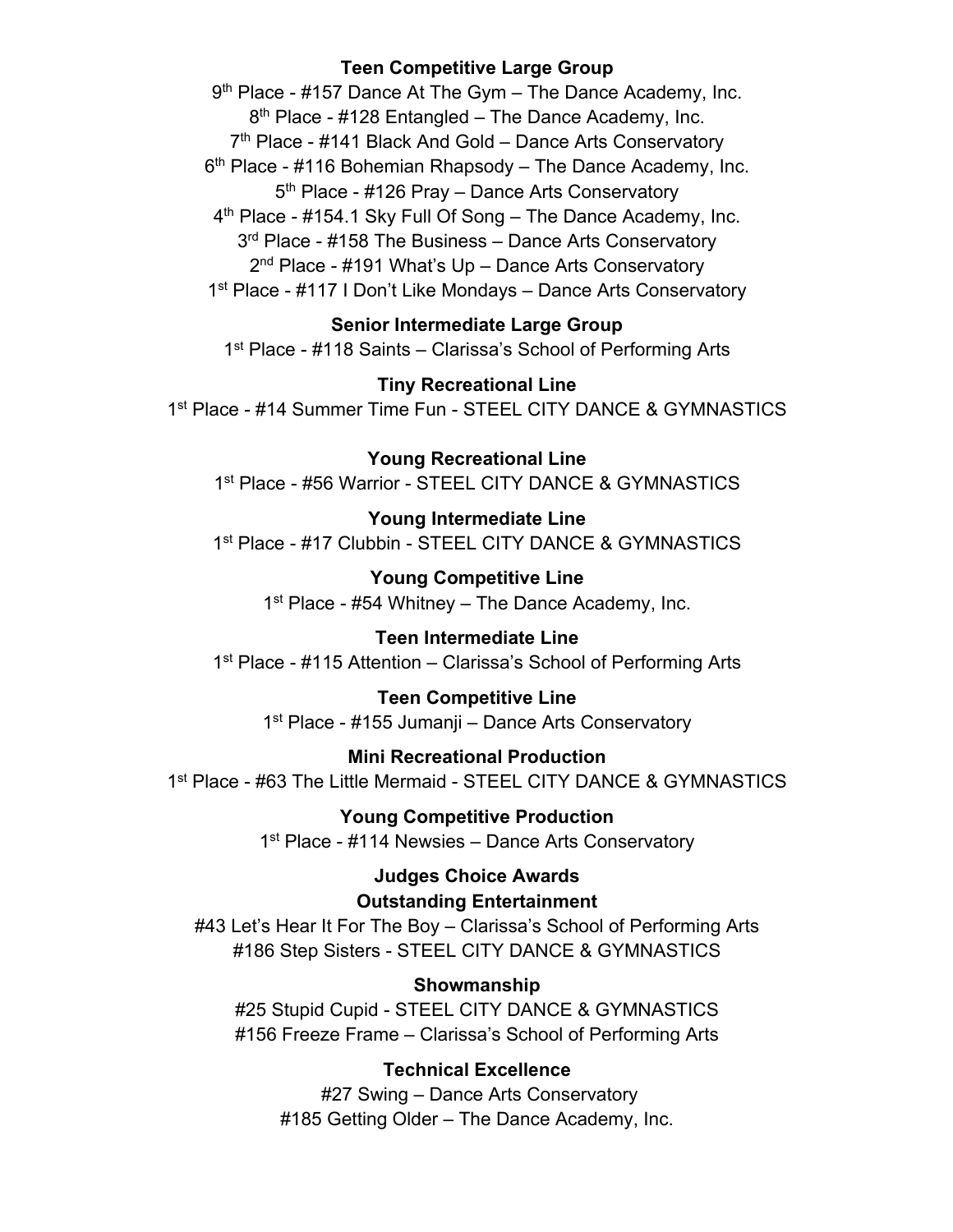### **Emotional Execution**

#31.1 Humble and Kind – The Dance Academy, Inc. #170 Smile – Dance Arts Conservatory

### **Outstanding Choreography**

#27 Swing – Dance Arts Conservatory #135 Sway – The Dance Academy, Inc.

**ADCC Studio of Excellence Award –** The Dance Academy, Inc.

### **Overall High Point**

**Recreational Solo/Duo/Trio** - #20 What If I Shine – Teagan Healy – STEEL CITY DANCE & GYMN. **Recreational Group/Line/Production** – #32 Everybody – STEEL CITY DANCE & GYMNASTICS **Intermediate Solo/Duo/Trio** - #139 Nate Growing Up – Isabella Heuer – Clarissa's School Of Performing Arts

**Intermediate Group/Line/Production - #31.1 Humble and Kind - The Dance Academy, Inc. Competitive Solo/Duo/Trio** - #130 Praying – Jordyn Farley – The Dance Academy, Inc. **Competitive Group/Line/Production** - #114 Newsies – Dance Arts Conservatory

### **Artistic Adventures Selections**

#18 Walking On Air - STEEL CITY DANCE & GYMNASTICS #23 Jungle Book – Clarissa's School of Performing Arts #24 Amazing Grace - STEEL CITY DANCE & GYMNASTICS #30 Happy Days In The 50's - STEEL CITY DANCE & GYMNASTICS #31.1 Humble and Kind – The Dance Academy, Inc. #33 Muddy Waters – Dance Arts Conservatory #46 Elton – Dance Arts Conservatory #80 Defying Gravity - STEEL CITY DANCE & GYMNASTICS #86 Rescue – The Dance Academy, Inc. #116 Bohemian Rhapsody – The Dance Academy, Inc. #135 Sway – The Dance Academy, Inc. #145 That's Life – Dance Arts Conservatory #154.1 Sky Full Of Song – The Dance Academy, Inc. #155 Jumanji – Dance Arts Conservatory #158 The Business – Dance Arts Conservatory

### **Elite Team Selections**

#16 You're The One That I Want – Clarissa's School of Performing Arts #18 Walking On Air - STEEL CITY DANCE & GYMNASTICS #19 Soldier - STEEL CITY DANCE & GYMNASTICS #20 What If I Shine - STEEL CITY DANCE & GYMNASTICS #25 Stupid Cupid - STEEL CITY DANCE & GYMNASTICS #27 SWING – Dance Arts Conservatory #31 Resolution – Dance Arts Conservatory #31.1 Humble and Kind – The Dance Academy, Inc. #34 I'm A Lady - STEEL CITY DANCE & GYMNASTICS